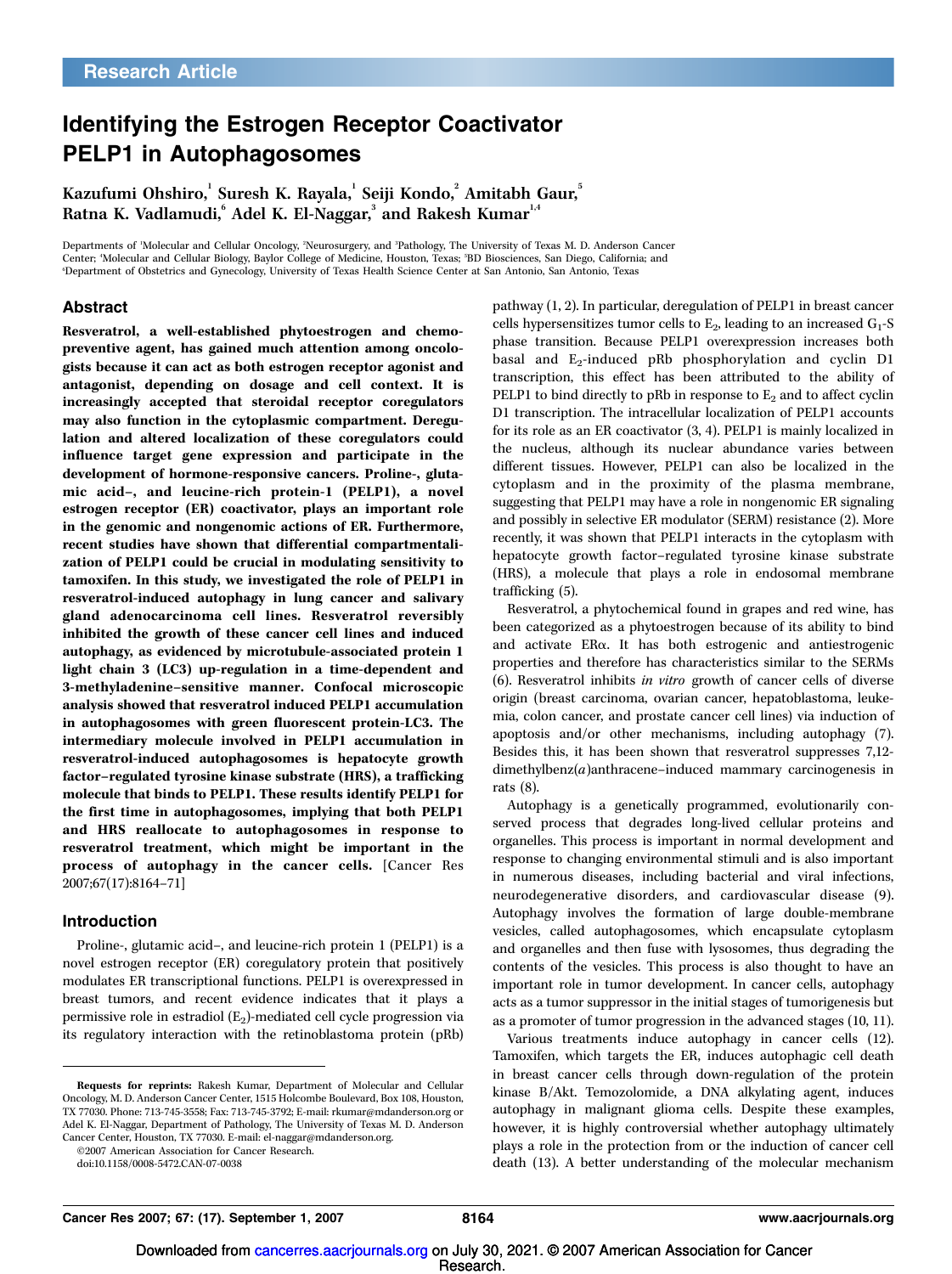Figure 1. Resveratrol inhibits the growth of various cancer cells. A, lung cancer cell lines A549 and H460 and salivary gland adenocarcinoma cell lines HSG and HSY were treated with 100 umol/L resveratrol (Res) for 3 d and cell numbers were counted. Con, control. Bars, SD. B, H460 cells were treated with various concentrations of resveratrol and then were counted. C, H460, A549, HSG, and HSY cells were treated with 100  $\mu$ mol/L resveratrol for 24 h, washed with PBS thrice, and then cultured in the same medium without resveratrol for an additional 48 h; after that, cell numbers were counted.



and the regulatory pathways that control autophagy may provide a useful way to prevent cancer development, limit tumor progression, and increase the efficacy of cancer treatments.

In this study, we found that resveratrol reversibly inhibited the growth of lung cancer and salivary gland adenocarcinoma cell lines by autophagy, as evidenced by the up-regulation of microtubuleassociated protein 1 light chain 3 (LC3), a marker of autophagy, in a time-dependent and 3-methyladenine–sensitive manner. Confocal microscopic analysis showed that resveratrol induced the accumulation of PELP1 in autophagosomes and PELP1 colocalized with green fluorescent protein-LC3 (GFP-LC3). In addition, we identified HRS, a PELP1-binding protein, as an intermediary molecule involved in the accumulation of PELP1 in resveratrol-induced autophagosomes. Our results for the first time provided a glimpse of PELP1 and HRS together in autophagosomes in response to resveratrol, an association that may be important in the process of autophagy in cancer cells.

#### Materials and Methods

Cell cultures and reagents. Human lung cancer A549 and H460 and human salivary gland adenocarcinoma HSG and HSY cell lines were maintained in DMEM/F-12 (1:1) supplemented with 10% fetal bovine serum. Resveratrol was purchased from Tocris and 3-methyladenine from Sigma-Aldrich. The mitogen-activated protein kinase kinase (MEK) inhibitor U0126 was purchased from Promega. The cathepsin D inhibitor pepstatin A was purchased from U.S. Biochemical. Antibodies against PELP1 and HRS were purchased from Bethyl Laboratories and Alexis Biochemicals, respectively. Antibodies against Akt, phospho-Akt, and phosphorylation site–specific pRb were purchased from Cell Signaling Technology. Antibodies against pRb and p27 were purchased from NeoMarkers and those against vinculin and actin were purchased from Sigma-Aldrich. Anti–LC-3 antibody (14) was supplied by our Department of Neurosurgery. Anti-p21 antibody was purchased from Santa Cruz Biotechnology. GFP-LC3 expression vector was kindly provided by Dr. N. Mizushima (National Institute for Basic Biology, Okazaki, Japan).

Cell proliferation assay. For cell proliferation assays involving ligand treatment, equal numbers of cells were plated in triplicate and then treated with resveratrol. The proliferation rate of the cells was measured by counting them with a Coulter counter (Beckman Coulter).

Cell cycle analysis. For cell cycle experiments, equal numbers of cells were plated in triplicate, treated with  $100 \mu$ mol/L resveratrol, and fixed in  $70\%$  ethanol. Cells were then treated with  $500 \mu g/mL$  RNase, stained with 10 Ag/mL propidium iodide (Sigma-Aldrich), and analyzed by flow cytometry.

Cell extracts and immunoblotting. At indicated places, U0126 or pepstatin A was added 1 h before resveratrol treatment. Cells were washed twice with PBS and then lysed in radioimmunoprecipitation assay buffer [50 mmol/L Tris-HCl (pH 7.5), 150 mmol/L NaCl, 0.5% NP40, 0.1% SDS,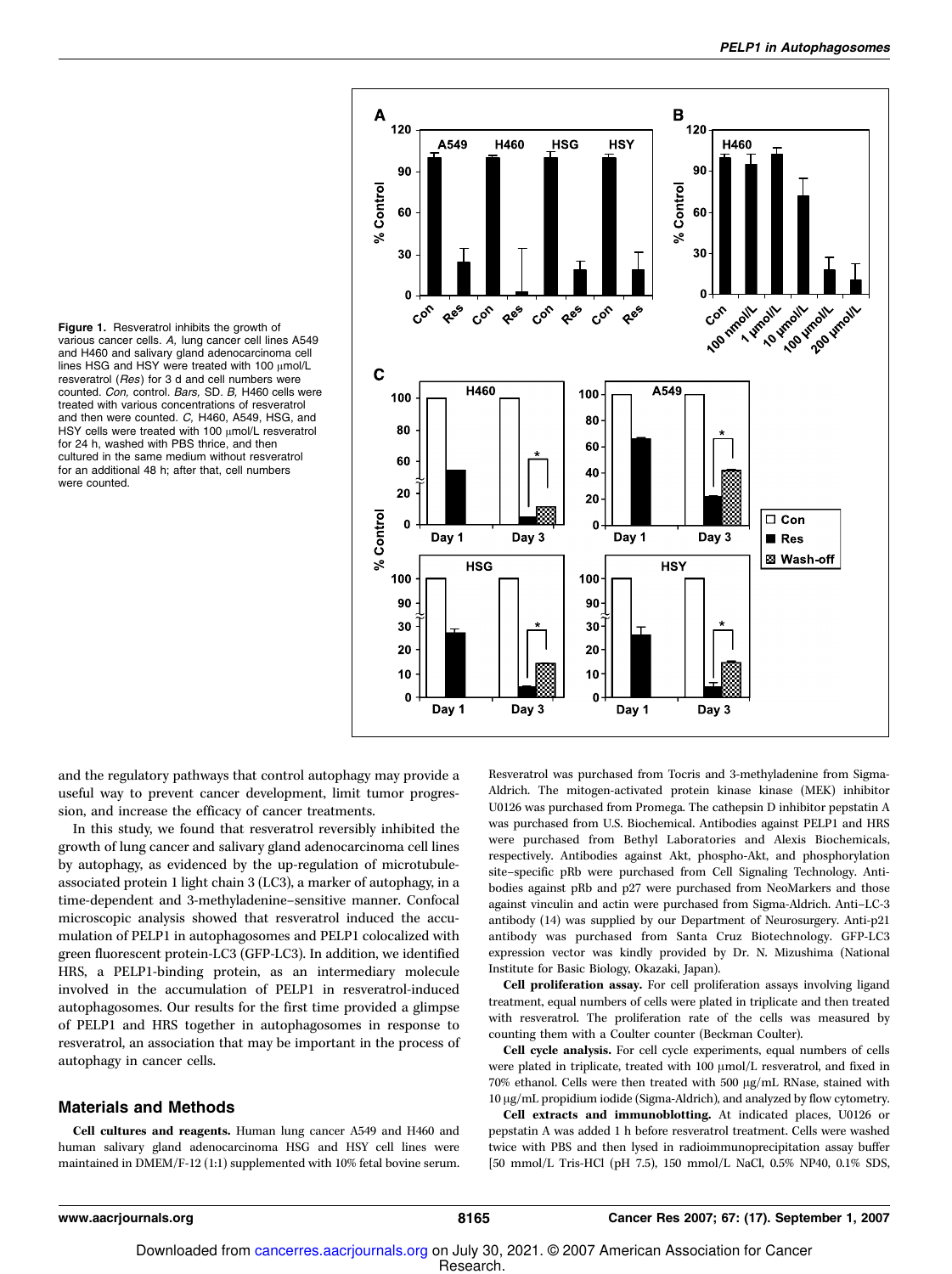0.1% sodium deoxycholate,  $1 \times$  protease inhibitor cocktail (Roche Applied Science), and 1 mmol/L sodium vanadate] for 10 min on ice. The lysates were spun in an Eppendorf centrifuge at 4°C for 10 min. Cell lysates containing an equal amount of protein  $(50 \mu g)$  were then resolved on an SDS-polyacrylamide gel (12% acrylamide), transferred to a polyvinylidene difluoride membrane, probed with the appropriate antibodies, and developed using either the enhanced chemiluminescence or the alkaline phosphatase–based color reaction method.

Transfection, immunofluorescence labeling, and confocal microscopy. Transient transfection studies were done using a FuGENE 6 kit (Roche Molecular Biochemicals) in accordance with the manufacturer's instructions. The cellular localization of proteins was determined by indirect immunofluorescence (15). Briefly, the cells were grown on sterile glass coverslips, fixed in 4% paraformaldehyde, permeabilized in 0.1% Triton X-100, and blocked in 10% normal goat serum in PBS. Cells were incubated with primary antibodies, washed thrice in PBS, and then incubated with goat anti-mouse or goat anti-rabbit secondary antibodies conjugated with Alexa 546 (red) or Alexa 488 (green) from Molecular Probes. The blue DNA dye Topro-3 (Molecular Probes) was used as a nuclear stain. Microscopic analyses were done with an Olympus FV300 laser-scanning confocal microscope (Olympus America, Inc.) using sequential laser excitation to minimize fluorescence emission bleed-through.

Small interfering RNA. HRS-specific and control nonspecific small interfering RNA (siRNA) were purchased from Dharmacon. siRNA transfections were done using 100 nmol/L pooled siRNA duplexes and 2  $\upmu$ L of Oligofectamine (Invitrogen) according to the manufacturer's protocol in sixwell plates. After 48 h, cells were prepared for Western blotting and confocal microscopic analysis.

#### **Results**

Resveratrol inhibited the growth of several human cancer cell lines. Because previous studies have shown that resveratrol binds to  $ER\alpha$  and  $ER\beta$  and acts as a mixed agonist and antagonist (6), we explored the possibility of its effect on growth in lung cancer and salivary gland adenocarcinoma cell lines expressing  $ER\alpha$ ,  $ER\beta$ , or both. Our results showed that resveratrol greatly inhibited the



Next, to determine the reversibility of the growth inhibition caused by resveratrol, H460, A549, HSG, and HSY cells were treated with resveratrol for 24 h. Then, the medium was washed with PBS and replaced with medium without resveratrol, and the cells were cultured for another 48 h. As shown in Fig. 1C, resveratrol treatment during the first 24 h inhibited the growth of all four cell lines, whereas the removal of resveratrol improved the growth rate during the second 48-h period, indicating that the growth inhibition caused by resveratrol is reversible.

Resveratrol induced changes in cell cycle distribution in human cancer cell lines. Because several studies have shown that resveratrol inhibits cell growth by affecting cellular proliferation (17–19), we examined the effect of resveratrol on the cell cycle distribution of H460, A549, HSG, and HSY cells. Resveratrol treatment of lung cancer cell lines H460 and A549 resulted in a substantial arrest of the cell cycles at the  $G_1$  phase, whereas salivary gland adenocarcinoma cell lines HSG and HSY accumulated in the S phase (Table 1; Fig. 2A). To examine the mechanism by which resveratrol arrested cells in the  $G_1$  phase, we analyzed the status of several cell cycle regulatory proteins. Among all the cell cycle proteins analyzed, we observed the most profound change in the status of phosphorylated pRb. pRb plays an important role in cell proliferation and differentiation (20). It has also been shown to inactivate E2F through direct interaction and sequestration. However, phosphorylation of pRb by cell cycle–dependent kinases releases E2F, thus leading to G<sub>1</sub>-S phase progression. Because we hypothesized that resveratrol-mediated cell cycle arrest could be due to dephosphorylation of activated pRb, we analyzed phosphorylation of pRb



**Figure 2.**  $G_1$ - and S-phase arrest of cancer cell lines by resveratrol. A, H460 and A549 cells were arrested in the  $G_1$  phase and HSG and HSY cells in the S phase after resveratrol treatment. Cells were fixed, treated with RNase, and then stained with propidium iodide. B, H460 cells were treated with 100  $\mu$ mol/L resveratrol for 24 h and phosphorylation of pRb and expression of p21 and p27 were analyzed by Western blotting. C, H460 and HSY cells were treated with 100  $\mu$ mol/L resveratrol and then stained with DAPI to examine whether nuclear fragmentation by apoptosis in these cells was induced by resveratrol treatment.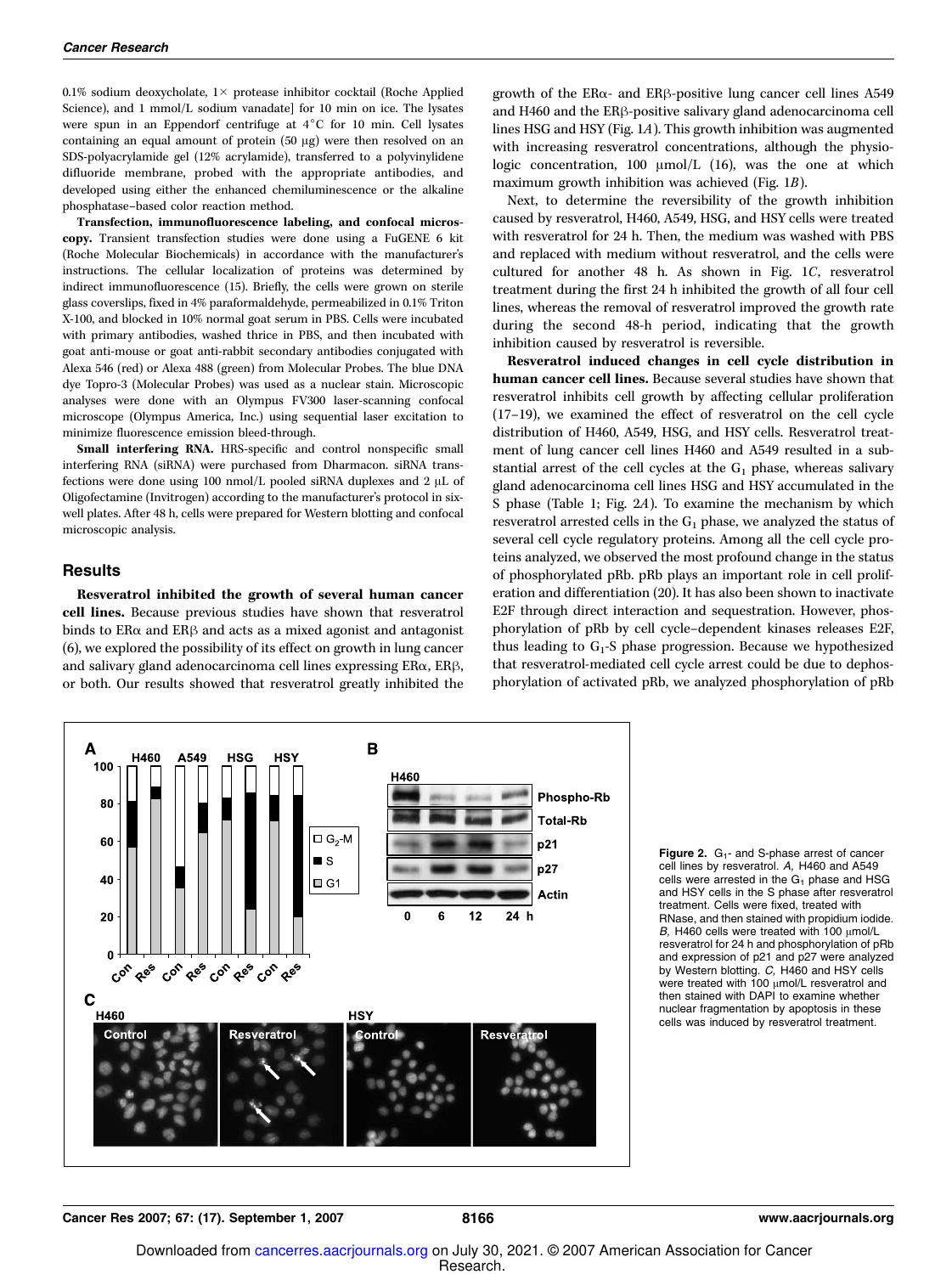| <b>Table 1.</b> Effect of resveratrol on cell cycle distribution of cancer cell lines |               |               |                                                   |               |               |               |               |               |  |  |
|---------------------------------------------------------------------------------------|---------------|---------------|---------------------------------------------------|---------------|---------------|---------------|---------------|---------------|--|--|
| Phase                                                                                 |               |               | Percentage of cells in each phase (mean $\pm$ SD) |               |               |               |               |               |  |  |
|                                                                                       | H460          |               | A549                                              |               | <b>HSG</b>    |               | <b>HSY</b>    |               |  |  |
|                                                                                       | Control       | Resveratrol   | Control                                           | Resveratrol   | Control       | Resveratrol   | Control       | Resveratrol   |  |  |
| $G_1$                                                                                 | $56.2 + 0.03$ | $81.0 + 0.01$ | $28.6 + 0.01$                                     | $60.5 + 0.09$ | $70.2 + 0.06$ | $22.9 + 0.05$ | $69.8 + 0.05$ | $19.4 + 0.04$ |  |  |
| S                                                                                     | $24.0 + 0.07$ | $6.3 + 0.03$  | $9.3 + 0.01$                                      | $13.9 + 0.06$ | $12.1 + 0.03$ | $57.8 + 0.02$ | $13.5 + 0.01$ | $61.8 + 0.06$ |  |  |
| $G_2 + M$                                                                             | $18.0 + 0.04$ | $10.9 + 0.02$ | $43.3 + 0.01$                                     | $18.8 + 0.01$ | $16.3 + 0.09$ | $13.4 + 0.02$ | $15.5 + 0.06$ | $14.8 + 0.07$ |  |  |

in H460 cells by Western blotting. We found that phosphorylation of pRb decreased 6 h after resveratrol treatment, and this decrease continued until 24 h, indicating that inactivation of pRb was blocked by resveratrol (Fig. 2B). The status of the cyclin-dependent kinase inhibitors p21 and p27 were also investigated. The levels of both p21 and p27 were elevated 6 h after resveratrol treatment, and this increase continued further. Taken together, these results indicated that the cell cycle arrest at the  $G_1$  phase of H460 could result from a series of steps caused by up-regulation of cyclindependent kinase inhibitors, hypophosphorylation of Rb, and arrest of the cell cycle in  $G_1$  (Fig. 2B).

We found it interesting to note that in experiments using H460 cells, nuclear fragmentation was observed in a few cells treated with resveratrol for 24 h by  $4'$ , 6-diamidino-2-phenylindole (DAPI) staining, indicating that H460 cells undergo apoptosis (Fig. 2C). This process was not observed in salivary gland adenocarcinoma cells, indicating that resveratrol-induced apoptosis is cell line specific.

Resveratrol induced expression of LC3, a marker of autophagy. A previous study showed that resveratrol inhibited the growth of ovarian cancer cells by autophagy (18). Although the molecular pathways involved in the execution and regulation of apoptosis have been well defined, the mechanisms of autophagic cell death have not. In fact, aside from the finding that autophagic cell death is a caspase-independent process, investigations into autophagic cell death have been largely limited to discovering the morphologic characteristics of cells involved in the process, such as extensive autophagosomal formation and Atg-8/LC3 translocation to autophagic vesicles (21). Thus, to determine whether the cell growth inhibition and death caused by resveratrol is due to autophagy, and given the importance of the induction the typical autophagy marker LC3 as an indication of autophagy (10), we checked LC3 expression in lung and salivary gland cancer cells

after treatment with resveratrol. LC3 expression was induced at 3 h and reached a maximum 24 h after resveratrol treatment in both H460 and HSY cells, indicating that the phytoestrogen resveratrol induced autophagy in both cell lines (Fig. 3A).

To validate our finding that the growth inhibition is reversible and due to autophagy, we analyzed the expression of LC3 in cells treated with resveratrol both before and after being washed with PBS. The expression of LC3 that was induced by resveratrol treatment decreased in H460 and HSY cells after it was washed off (Fig. 3B). This confirmed that the inhibitory effect of resveratrol on cell growth is due to autophagy and is reversible.

Resveratrol-induced LC3 expression is inhibited by 3 methyladenine, U0126, and pepstatin A. To further substantiate the role of autophagy in resveratrol inhibition of cell growth, we examined the effect of the autophagy inhibitor 3-methyladenine. 3-Methyladenine is a specific inhibitor of autophagy that acts at the sequestration stage when a double-membrane structure forms around a portion of the cytosol (22). We treated H460 cells with 3-methyladenine for 1 h before resveratrol treatment to determine whether resveratrol-induced LC3 expression was reduced by 3-methyladenine treatment. Indeed, LC3 expression stimulated by resveratrol was substantially blocked by 3-methyladenine (Fig. 4A). Then, because activation of the RAF1-MEK/extracellular signal– regulated kinase pathway by RAS stimulates autophagy (23), we examined whether a MEK inhibitor, U0126, inhibited resveratrolinduced LC3 expression. Treatment with U0126 at a concentration of 20  $\mu$ mol/L effectively reduced LC3 expression in H460 cells (Fig. 4B). The aspartatic protease cathepsin D is abundant in lysosomes and plays an important role in autophagy in a various cells (24). Therefore, we also examined whether the cathepsin D inhibitor pepstatin A affected induction of LC3 expression caused by resveratrol. Treatment with 100 µmol/L pepstatin A for

Fiaure 3. Resveratrol enhancement of autophagy marker LC3 is reversible. A, H460 and HSY cells were treated with 100  $\mu$ mol/L resveratrol and the autophagy marker LC3 was analyzed by Western blotting. B, H460 and HSY cells were treated with 100  $\mu$ mol/L resveratrol for 24 h, washed with PBS thrice (at time indicated by arrow), and then cultured in the same medium without resveratrol for 6 additional hours. The autophagy marker LC3 was analyzed by Western blotting.

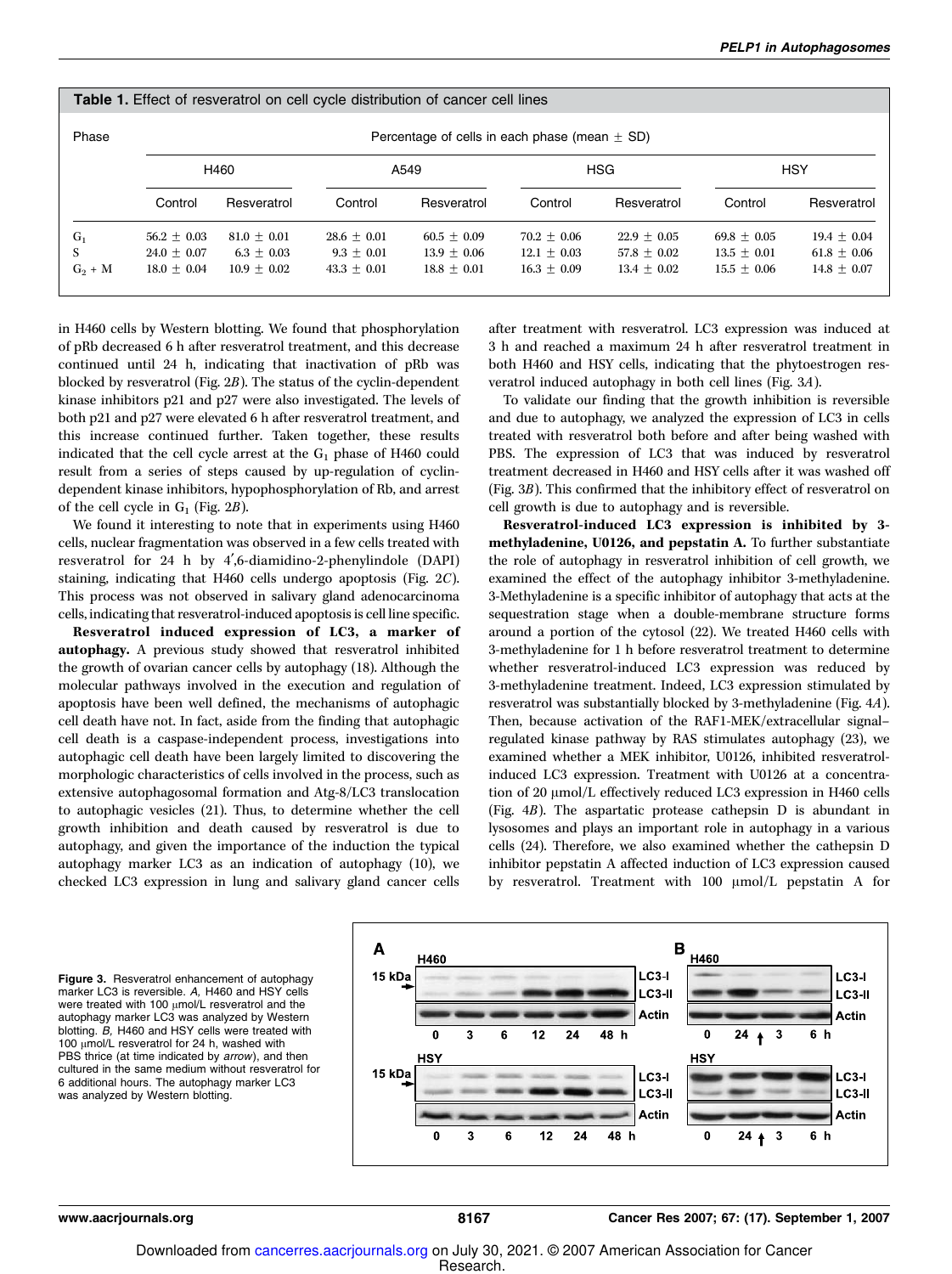

Figure 4. Inhibition of resveratrolinduced LC3 expression. H460 cells were left untreated or pretreated with 3-methyladenine (3MA; 2 mmol/L; A), U0126 (20  $\mu$ mol/L; B), or pepstatin A (100  $\mu$ mol/L; C) for 1 h before treatment with resveratrol (50, 75, or 100  $\mu$ mol/L) for 24 h. LC3 expression was analyzed by Western blotting. D, H460 and HSY cells were treated with 100  $\mu$ mol/L resveratrol for 24 h. Akt phosphorylation and LC3 expression were analyzed by Western blotting. C, control; R, resveratrol.

1 h before resveratrol treatment effectively blocked the induction of LC3 expression by resveratrol (Fig. 4C).

Because activation of Akt by class I phosphatidylinositol 3-kinase has been shown to inhibit autophagy via activation of mammalian target of rapamycin (9), we next analyzed the activation status of Akt in H460 and HSY cells after treatment with resveratrol. Although there was no change in the level of total Akt, phosphorylation of Akt was reduced in both cell lines (Fig. 4D). As expected, there was a considerable increase in the levels of LC3 expression after resveratrol treatment. Taken together, all these results confirmed that autophagy is the main cause of the antiproliferative effect of resveratrol in these cell lines.

**PELP1** in resveratrol-induced autophagosomes. It is known that when autophagy is not activated, LC3 is localized homogeneously in the cytoplasm; however, on initiation of autophagy, LC3 associates with the isolation membrane and then remains associated with the autophagosomal membrane after these vacuoles are formed, indicating that LC3 can be used as a marker of autophagosomes (12). Because the presence of autophagic vacuoles in cancer cells after treatment with resveratrol indicates that they undergo autophagy and because GFP-LC3 localizes in the autophagosomes, we examined for cells transfected with GFP-LC3 and treated with resveratrol for autophagic vacuoles by immunofluorescence analysis. Autophagic H460 and HSY cells were identified by their characteristic GFP-LC3 dots on fluorescence microscopy (Fig. 5A).

Because resveratrol is known to bind to ERs as both agonist and antagonist (6) and it is known that, in addition to its direct ER binding, resveratrol has many non–ER-mediated cellular activities that may influence ER transcriptional activation through cross-talk mechanisms, we hypothesized that resveratrol induction of autophagy might have something to do with either the ER by itself or with one of its coactivators localized in the cytoplasm. This raised the possibility that PELP1, being able to bind to both  $ER\alpha$ and  $ER\beta$  (2) and a coactivator of both, owing to its localization in

both cytoplasm and nucleus, plays a role in resveratrol autophagy induction. Another notable property of PELP1 is its ability to interact with HRS, an early endosomal protein that plays a role in regulating the trafficking of growth factor-receptor complexes through early endosomes (5). HRS sequesters PELP1 in the cytoplasm. Recently, an orthologue of HRS, CeVPS-27, was found to play a role in the endosomal and autophagic pathways in the nematode Caenorhabditis elegans (25). On the basis of all these findings, we examined the localization of endogenous PELP1 in both control and resveratrol-treated H460 and HSY cells. PELP1 was mostly present in the nuclei of H460 cells under control conditions, whereas resveratrol treatment induced the accumulation of PELP1 in vacuole-like compartments in the cytoplasm (Fig. 5B). These compartments were considered to be autophagosomes produced during autophagy. This finding provided a clue that PELP1 might be localized in autophagosomes. To substantiate this finding, we determined whether PELP1 is colocalized with GFP-LC3, a typical marker of autophagy in cells transfected with GFP-LC3 and treated with resveratrol. Confocal microscopic analysis showed that GFP-LC3 colocalized with endogenous PELP1 in autophagosomes in H460 and HSY cells treated with resveratrol (Fig. 5B). These findings suggest that PELP1 and LC3 are together in the autophagosomes.

The recent characterization of cytoplasmic PELP1 functions in our studies showed that it interacts in the cytoplasm with HRS, a trafficking molecule that activates mitogen-activated protein kinase in the presence of epidermal growth factor receptor, presumably by sequestering PELP1 in the cytoplasm. The fact that the general mechanism of autophagy involves the sequestration of cargo material into autophagosomes (11) raises the possibility that some sequestering molecule is involved in the localization of PELP1 in autophagosomes. Therefore, we next sought to determine whether HRS is what brings PELP1 to the autophagosomes. To verify this, we treated H460 cells with resveratrol and stained them for endogenous HRS and PELP1; we found that HRS colocalized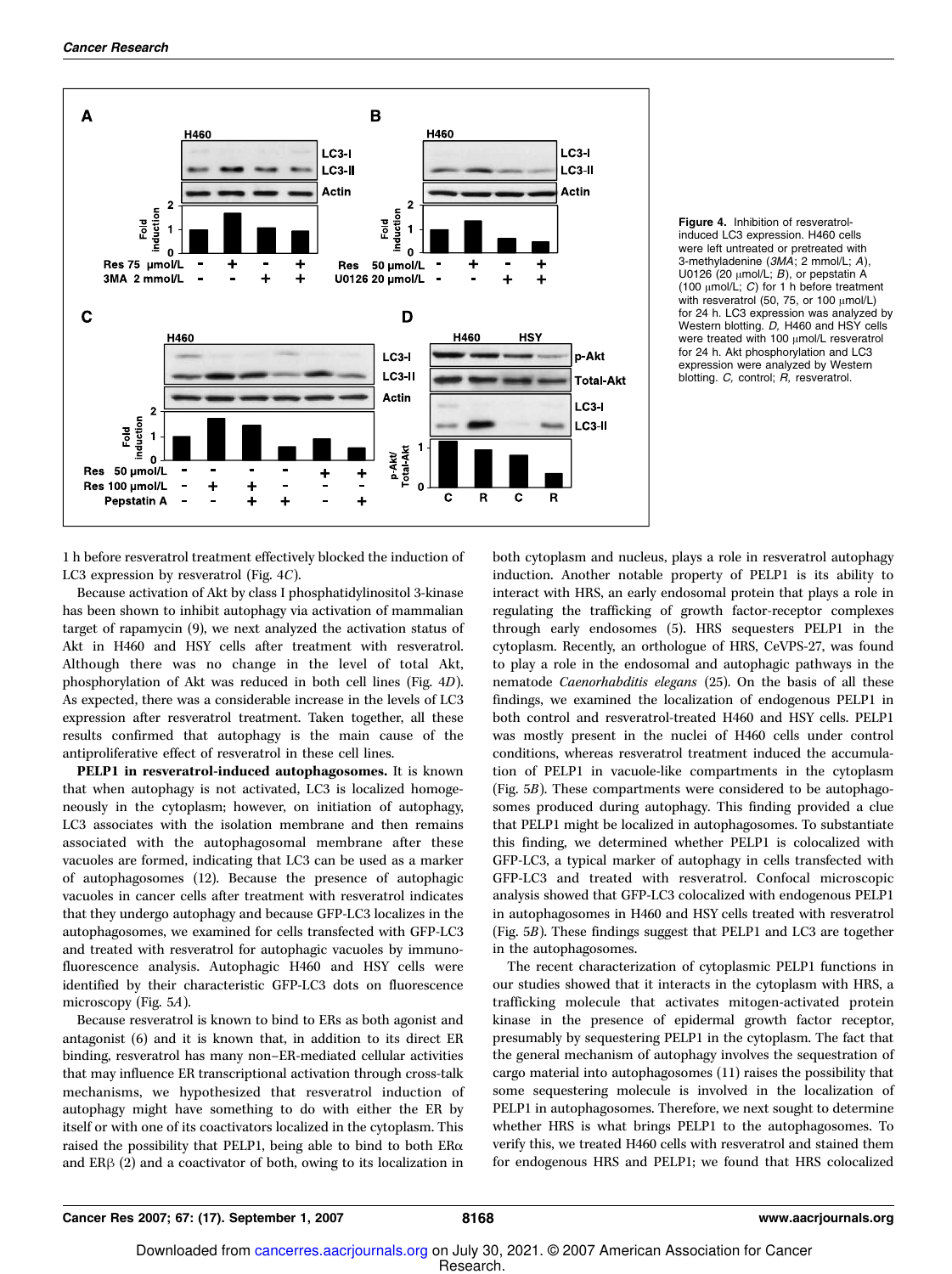with PELP1 in the autophagosomes (Fig. 5C). Taken together, these results proved that HRS indeed brings PELP1 to the autophagosomes. To determine whether resveratrol-induced autophagosomes were reduced by 3-methyladenine treatment, H460 cells were transfected with GFP-LC3, left untreated or pretreated with 3 methyladenine for 1 h before treatment with resveratrol for 24 h, fixed, and then immunolabeled with anti-PELP1 antibody. The formation of autophagosomes induced by resveratrol in H460 cells was inhibited by 3-methyladenine (Fig. 5D).

To further confirm the HRS-dependent recruitment of PELP1 to autophagosomes on resveratrol treatment, we used HRS-specific siRNA to down-regulate HRS in cells treated with resveratrol, which were stained for HRS and PELP1. We found that in cells treated with resveratrol, HRS colocalized with PELP1 in the autophagosomes, whereas in HRS-knockdown cells, the number of PELP1 positive autophagosomes decreased drastically in resveratrol-treated cells (Fig. 6A). Together, these findings strengthen our hypothesis that HRS and PELP1 interact in the cytoplasm and move together to the autophagosomes on treatment with resveratrol. Recent studies from our group (26) showed that the cytoplasmic localization of PELP1 promotes resistance to SERMs. Because autophagy is a major intracellular pathway for the degradation and recycling of long-lived proteins and cytoplasmic organelles and because we found PELP1 in autophagosomes in response to resveratrol treatment, we speculated that this has some physiologic relevance to the protein levels of PELP1. To explore



Figure 5. Recruitment of PELP1 into autophagosomes by resveratrol. A, H460 and HSY cells were transfected with GFP-LC3 and then treated with 100 µmol/L resveratrol for 24 h. B, H460 and HSY cells were transfected with GFP-LC3, treated with 100 µmol/L resveratrol for 24 h, fixed, and then immunolabeled with anti-PELP1 antibody. C, H460 cells were treated with 100  $\mu$ mol/L resveratrol for 24 h, fixed, and then immunolabeled with anti-HRS and anti-PELP1 antibodies. D, H460 cells were transfected with GFP-LC3, left untreated or pretreated with 3-methyladenine (2 mmol/L) for 1 h before treatment with resveratrol (100 µmol/L) for 24 h, fixed, and then immunolabeled with anti-PELP1 antibody. Bar, 10  $\mu$ m.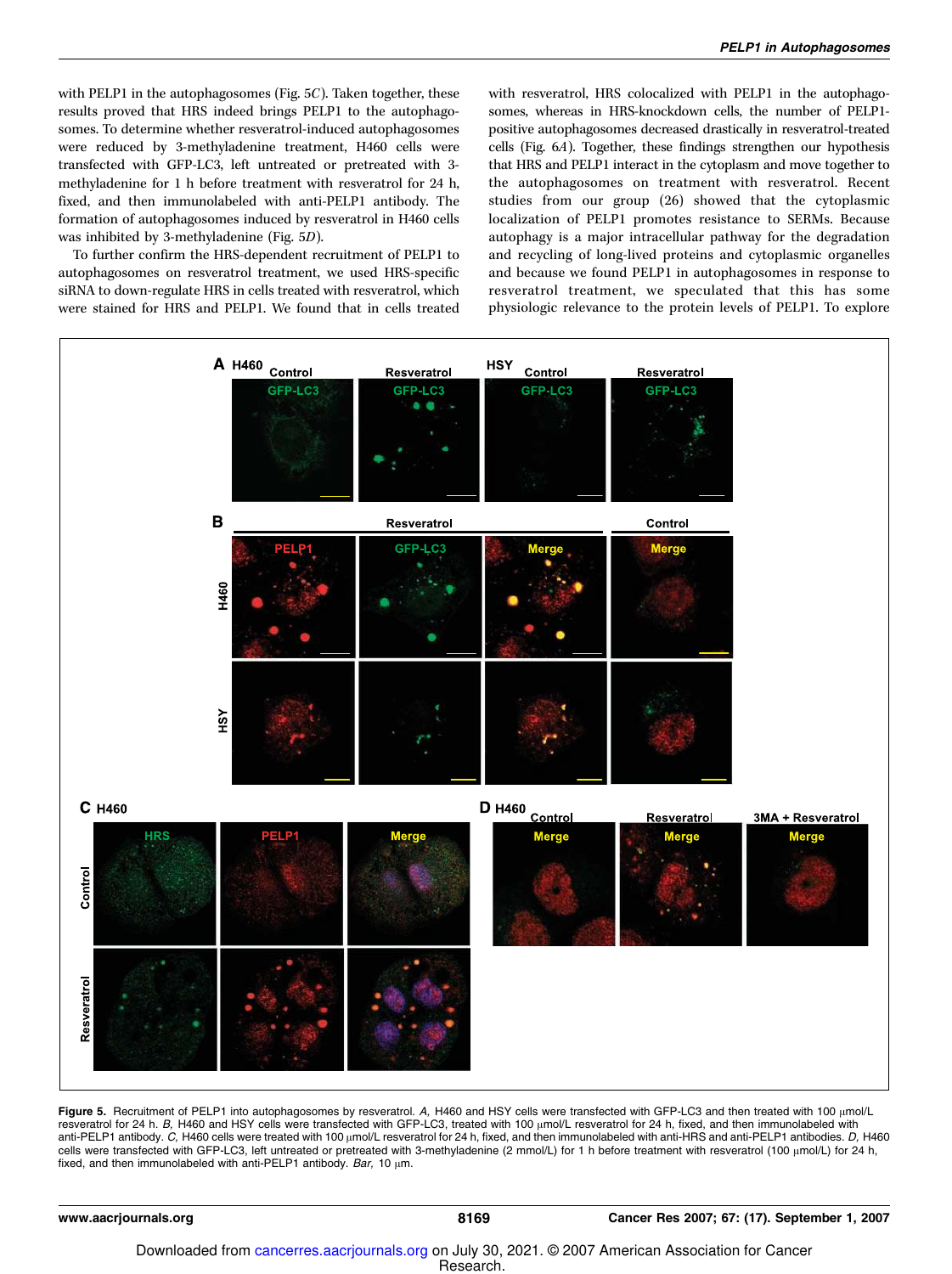this possibility, we treated HSY and H460 cells with resveratrol and then checked their LC3 and PELP1 protein levels. The results of this experiment clearly showed that the PELP1 protein level was considerably lower in samples treated with resveratrol than it was in control samples (Fig. 6B). These differential changes in PELP1 levels in different cell lines could possibly be attributed to the effects of resveratrol on cell cycle progression, with a significant decrease when cells undergo  $G_1$  arrest (H460) but not an S-phase arrest (HSY). There was also a clear increase in LC3 expression, indicating that these cells indeed undergo autophagy. Preliminary results from this experiment suggested that cells use autophagy as a means of degrading PELP1 in the cytoplasm in response to resveratrol treatment.

#### **Discussion**

The resveratrol-induced localization of the ER coactivator PELP1 in autophagosomes and its physiologic importance in cancer cells were the key issues being intensely investigated in this study. Our results showed that resveratrol inhibited cell growth and induced autophagy in various cancer cell lines in a reversible and 3 methyladenine–sensitive manner and that PELP1 is recruited to autophagosomes in response to resveratrol treatment.

The transcriptional activity of nuclear receptors is not only regulated by hormones but is also affected by several regulatory proteins called coactivators and corepressors (27). The novel ER coactivator PELP1 plays a role in both the genomic and nongenomic actions of ER. PELP1 is predominantly localized in the nucleus in hormonally responsive tissues, but recent findings suggest that PELP1 is localized exclusively in the cytoplasm in cancer cells, leading to excessive nongenomic signaling and possibly to SERM resistance (1).

The antiproliferative activity of the phytoestrogen resveratrol against tumor cell lines of different origin has been extensively characterized (7, 18). Opipari et al. (18) reported that resveratrol induces both apoptosis and autophagy in ovarian cancer cells. A number of studies showed cell cycle arrest of cancer cells induced by resveratrol and the ultimate induction of apoptosis and/or autophagy. Resveratrol treatment resulted in the S-phase arrest of ovarian cancer cell lines (28). Pozo-Guisado et al. (29) showed that MCF-7 breast cancer cells accumulated in the S phase after treatment with 50  $\mu$ mol/L resveratrol, but at the 100  $\mu$ mol/L concentration, they were blocked in the  $G_1$  phase. The same was the case with ovarian cancer cells (18). However, in this study, we found that  $100 \mu$ mol/L treatment with resveratrol resulted in the



Figure 6. PELP1 recruitment to resveratrol-induced autophagosomes is HRS dependent. A, H460 cells were transfected with control or HRS siRNA and treated with resveratrol for 24 h. Cells were fixed and immunolabeled with anti-HRS (*red*) and anti-PELP1 (*green*) antibodies.<br>After immunolabeling, PELP1-positive autophagosomes in the cells were counted by confocal microscopic observation. Right, top, efficiency of HRS knockdown by siRNA; bottom, quantitation of PELP1 positive autophagosomes (bars, SD). B, H460 and HSY cells were treated with 100  $\mu$ mol/L resveratrol for 24 h and PELP1 and LC3 expression were analyzed by Western blotting. C, proposed working model for recruitment of PELP1 into autophagosomes on resveratrol treatment.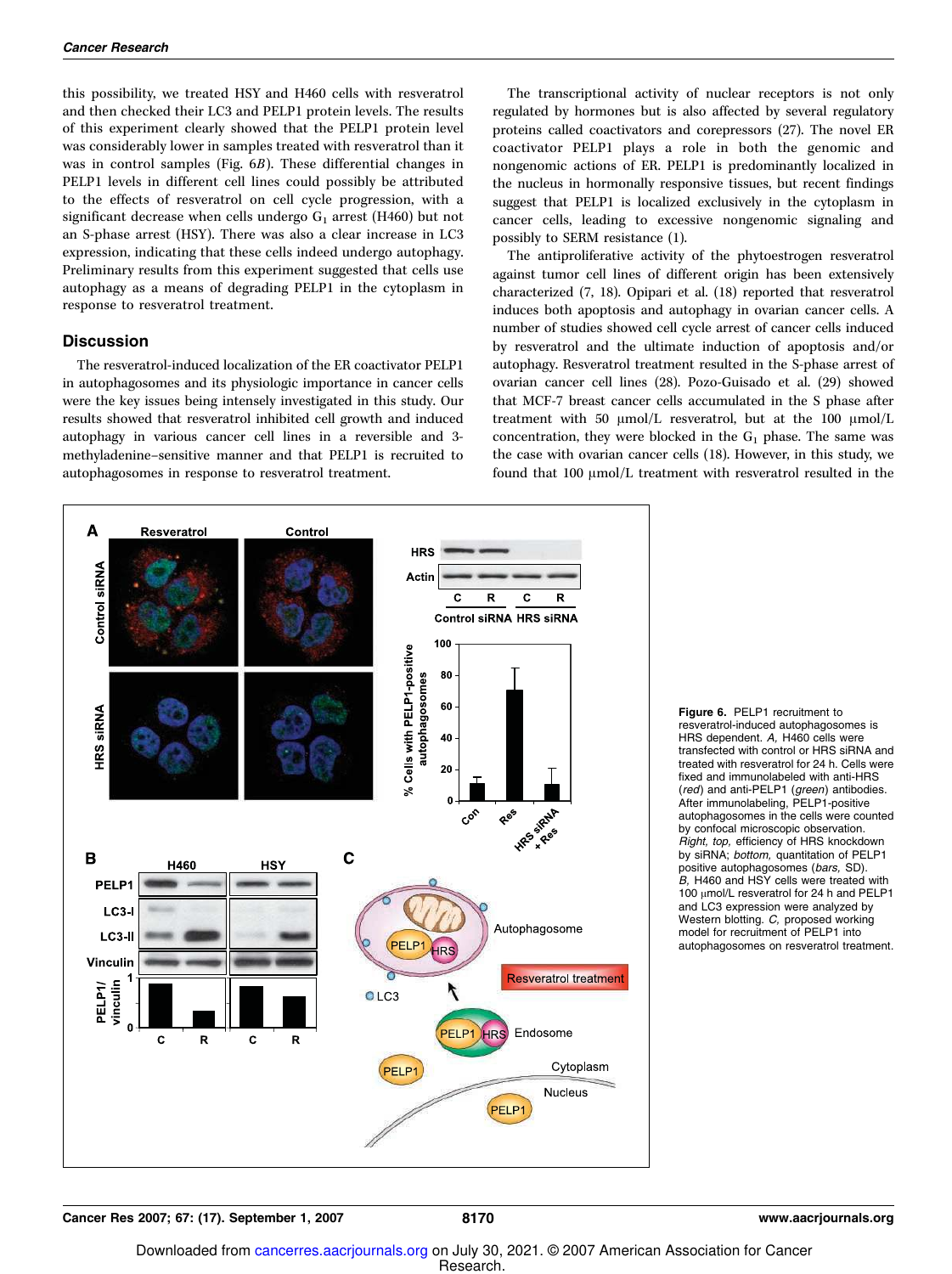arrest of H460 and A549 lung cancer cells in the  $G_1$  phase and of HSG and HSY salivary gland cancer cells in the S phase. This variation between different cell lines may be attributable to the difference in their basal proliferation rates. However, the overall outcome from these studies is that resveratrol provokes arrest of the cell cycle, preventing cancer cells from multiplying.

In our study, we found that resveratrol modulated cell cycle regulatory phosphorylated Rb and that the observed cell cycle arrest was associated with the accumulation of hypophosphorylated Rb. Recently, Kim et al. (17) showed that resveratrol inhibits proliferation of A431 human epidermoid carcinoma cells by blocking them in the  $G_1$  phase and that this was associated with hypophosphorylated Rb. Our study showed that PELP1 was recruited to autophagosomes by resveratrol, and because PELP1 is known to regulate the cell cycle by interaction with pRb, we hypothesized that the recruitment of PELP1 to autophagosomes results in its degradation and might be related to the cell cycle arrest at the  $G_1$  phase in H460 cells. Previous studies showed that E2 induces up-regulation of cyclin D1 expression and that this increase is implicated in pRb phosphorylation (30). Furthermore, pRb is a coactivator and regulates cyclin D1 expression. Because our previous study showed that PELP1 overexpression resulted in persistent expression of cyclin D1 and hyperphosphorylation of pRb (3), it might be possible that resveratrol recruitment of PELP1 into autophagosomes causes down-regulation of cyclin D1, inducing the hypophosphorylation of pRb. It was reported earlier that cyclin D1 expression decreased with resveratrol treatment in SW480 colon carcinoma cells (16); Wolter et al. (19) also showed that finding in colon cancer cell lines.

In general, autophagy induces degradation of cytoplasmic proteins and organelles under both physiologic and pathologic conditions (9). The ER coactivator PELP1 has been shown to interact with HRS in the cytoplasm. Previously, an HRS orthologue, CeVPS-27, was found to play a role in the autophagic pathways in C. elegans (25). In this context, we hypothesized that during the process of autophagy induced by resveratrol, HRS clings to PELP1 as it is recruited into the autophagosomes, causing the degradation of PELP1 (Fig. 6C). This degraded PELP1 might be compensated for by the transition of PELP1 from the nuclear compartment to the cytoplasm. Till now, there are no reports about what regulates shuttling of PELP1 from nucleus to cytoplasm or vice versa. Because the cytoplasmic localization of PELP1 maybe linked with SERM resistance, another possibility is that cells might be using autophagy as a means of degrading PELP1 in the cytoplasm in response to resveratrol treatment. Further studies are needed to clearly understand the role of PELP1 in autophagy. It is quiet possible that other coactivators that bind to  $ER\alpha$  and  $ER\beta$  may have similar function as PELP1. In conclusion, these results give us a clue to the biological and physiologic mechanisms underlying autophagy in cancer cells.

#### **Acknowledaments**

Received 1/8/2007; revised 4/4/2007; accepted 6/7/2007.

Grant support: NIH grants CA109379 and CA65746 (R. Kumar), Kenneth D. Muller professorship (A.K. El-Naggar), and The Head and Neck Specialized Programs of Research Excellence (R. Kumar and A.K. El-Naggar).

The costs of publication of this article were defrayed in part by the payment of page charges. This article must therefore be hereby marked advertisement in accordance with 18 U.S.C. Section 1734 solely to indicate this fact.

#### References

- 1. Nair S, Vadlamudi RK. Emerging significance of ERcoregulator PELP1/MNAR in cancer. Histol Histopathol 2007;22:91–6.
- 2. Rajhans R, Vadlamudi RK. Comprehensive analysis of recent biochemical and biologic findings regarding a newly discovered protein—PELP1/MNAR. Clin Exp Metastasis 2006;23:1–7.
- 3. Balasenthil S, Vadlamudi RK. Functional interactions between the estrogen receptor coactivator PELP1/ MNAR and retinoblastoma protein. J Biol Chem 2003; 278:22119–27.
- 4. Vadlamudi RK, Wang RA, Mazumdar A, et al. R. Molecular cloning and characterization of PELP1, a novel human coregulator of estrogen receptor a. J Biol Chem 2001;276:38272–9.
- 5. Rayala SK, Hollander P, Balasenthil S, et al. Hepatocyte growth factor-regulated tyrosine kinase substrate (HRS) interacts with PELP1 and activates MAPK. J Biol Chem 2006;281:4395–403.
- 6. Bowers JL, Tyulmenkov VV, Jernigan SC, Klinge CM. Resveratrol acts as a mixed agonist/antagonist for estrogen receptors  $\alpha$  and  $\beta$ . Endocrinology 2000;141: 3657–67.
- 7. Signorelli P, Ghidoni R. Resveratrol as an anticancer nutrient: molecular basis, open questions and promises. J Nutr Biochem 2005;16:449–66.
- 8. Banerjee S, Bueso-Ramos C, Aggarwal BB. Suppression of 7,12-dimethylbenz(a)anthracene-induced mammary carcinogenesis in rats by resveratrol: role of nuclear factor- $\kappa$ B, cyclooxygenase 2, and matrix metalloprotease 9. Cancer Res 2002;62:4945–54.
- 9. Shintani T, Klionsky DJ. Autophagy in health and disease: a double-edged sword. Science 2004;306:990–5. 10. Cuervo AM. Autophagy: many paths to the same end.
- Mol Cell Biochem 2004;263:55–72.
- 11. Hippert MM, O'toole PS, Thorburn A. Autophagy in cancer: good, bad, or both? Cancer Res 2006;66:9349–51.
- 12. Kondo Y, Kanzawa T, Sawaya R, Kondo S. The role of autophagy in cancer development and response to therapy. Nat Rev Cancer 2005;5:726–34.
- 13. Kondo Y, Kondo S. Autophagy and cancer therapy. Autophagy 2006;2:85–90.
- 14. Akar U, Ozpolat B, Mehta K, Fok J, Kondo Y, Lopez-Berestein G. Tissue transglutaminase inhibits autophagy in pancreatic cancer cells. Mol Cancer Res 2007;5:  $241-9$ .
- 15. Ohshiro K, Rayala SK, Williams MD, Kumar R, El Naggar AK. Biological role of estrogen receptor  $\beta$  in salivary gland adenocarcinoma cells. Clin Cancer Res 2006;12:5994–9.
- 16. Joe AK, Liu H, Suzui M, et al. Resveratrol induces growth inhibition, S-phase arrest, apoptosis, and changes in biomarker expression in several human cancer cell lines. Clin Cancer Res 2002;8:893–903.
- 17. Kim AL, Zhu Y, Zhu H, et al. Resveratrol inhibits proliferation of human epidermoid carcinoma A431 cells by modulating MEK1 and AP-1 signalling pathways. Exp Dermatol 2006;15:538–46.
- 18. Opipari AW, Jr., Tan L, Boitano AE, Sorenson DR, Aurora A, Liu JR. Resveratrol-induced autophagocytosis in ovarian cancer cells. Cancer Res 2004;64:696–703.
- 19. Wolter F, Akoglu B, Clausnitzer A, Stein J. Downregulation of the cyclin D1/Cdk4 complex occurs during resveratrol-induced cell cycle arrest in colon cancer cell lines. J Nutr 2001;131:2197–203.
- 20. Weinberg RA. The retinoblastoma protein and cell cycle control. Cell 1995;81:323–30.
- 21. Reggiori F, Klionsky DJ. Autophagosomes: biogenesis from scratch? Curr Opin Cell Biol 2005;17:415–22.
- 22. Stroikin Y, Dalen H, Loof S, Terman A. Inhibition of autophagy with 3-methyladenine results in impaired

turnover of lysosomes and accumulation of lipofuscinlike material. Eur J Cell Biol 2004;83:583–90.

- 23. Ogier-Denis E, Pattingre S, El Benna J, Codogno P. Erk1/2-dependent phosphorylation of G $\alpha$ -interacting protein stimulates its GTPase accelerating activity and autophagy in human colon cancer cells. J Biol Chem 2000;275:39090–5.
- 24. Broker LE, Kruyt FA, Giaccone G. Cell death independent of caspases: a review. Clin Cancer Res 2005;11:3155–62.
- 25. Roudier N, Lefebvre C, Legouis R. CeVPS-27 is an endosomal protein required for the molting and the endocytic trafficking of the low-density lipoprotein receptor-related protein 1 in Caenorhabditis elegans. Traffic 2005;6:695–705.
- 26. Vadlamudi RK, Manavathi B, Balasenthil S, et al. Functional implications of altered subcellular localization of PELP1 in breast cancer cells. Cancer Res 2005;65: 7724–32.
- 27. Singh RR, Kumar R. Steroid hormone receptor signaling in tumorigenesis. J Cell Biochem 2005;96: 490–505.
- 28. Tyagi A, Singh RP, Agarwal C, Siriwardana S, Sclafani RA, Agarwal R. Resveratrol causes Cdc2-15 phosphorylation via ATM/ATR-Chk1/2-Cdc25C pathway as a central mechanism for S phase arrest in human ovarian carcinoma Ovcar-3 cells. Carcinogenesis 2005;26:1978–87.
- 29. Pozo-Guisado E, Alvarez-Barrientos A, Mulero-Navarro S, Santiago-Josefat B, Fernandez-Salguero PM. The antiproliferative activity of resveratrol results in apoptosis in MCF-7 but not in MDA-MB-231 human breast cancer cells: cell-specific alteration of the cell cycle. Biochem Pharmacol 2002;64:1375–86.
- 30. Muller H, Lukas J, Schneider A, et al. Cyclin D1 expression is regulated by the retinoblastoma protein. Proc Natl Acad Sci U S A 1994;91:2945–9.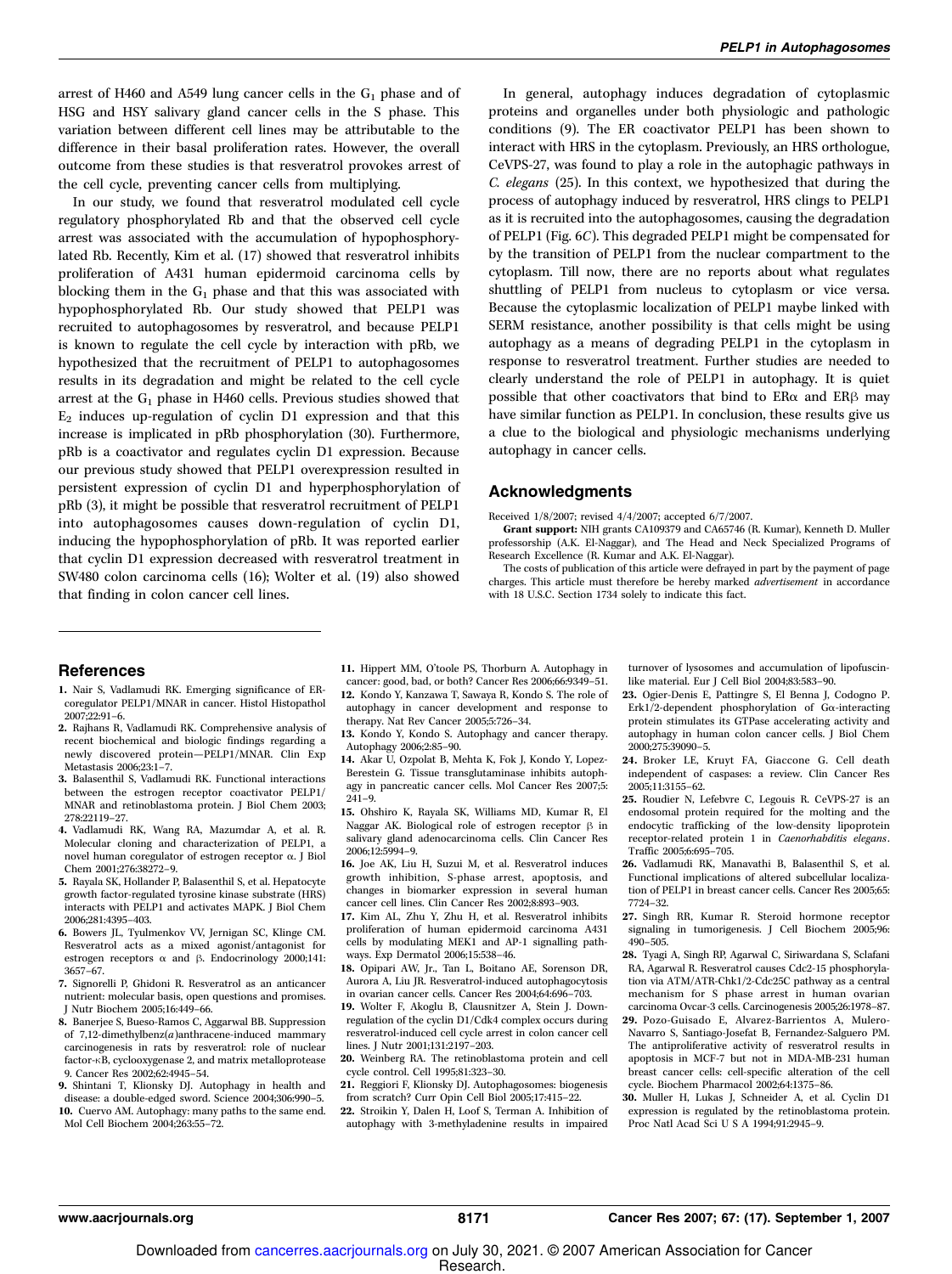# Announcements

0

## **MEETING OF THE RADIATION RESEARCH SOCIETY**

The annual meeting of the Radiation Research Socie ty will be held at the State University of Iowa, Iowa City, on June 22—24,1953. The Society will be the guest of the University, and all meetings will be held on the campus. The program will consist of: (1) Two symposia, one on "The Effects of Radiation on Aqueous Solutions," which includes the following speakers: E. S. G. Barren, Edwin J. Hart, Warren Garrison, J. L. Magee, and A.O. Allen. The second is "Physical Measurements for Radiobiology" and companion talks by Ugo Fano, Burton J. Moyer, G. Failla, L. D. Marinelli, and Payne S. Harris. (2) On Monday night, June 22, a lecture by Dr. L. W. Alvarez on meson physics has been tentative ly scheduled. On Tuesday night, June 23, Dr. L. H. Gray of the Hammersmith Hospital, London, will speak on a topic to be announced. Dr. Gray's lecture is spon sored by the Iowa Branch of the American Cancer Soci ety. Those desiring to report original research in radia tion effects, or interested in attending or desiring addi tional information, please contact the Secretary of the Society, Dr. A. Edelmann, Biology Department, Brook haven National Laboratory, Upton, L.I., New York.

#### **ERRATUM**

The following correction should be made in the arti cle by Beck and Valentine, "The Aerobic Carbohydrate Metabolism of Leukocytes in Health and Leukemia. I. Glycolysis and Respiration," November, 1952, page 821; substitute for the last paragraph:

The data in Table 3 permit several interesting calcu lations. If one compares the amount of glucose actually disappearing with the sum of the amount equivalent to lactic acid produced plus that equivalent to  $O<sub>2</sub>$  consumption, it is seen that the amount of glucose "cleavage products" exceeds the amount of glucose utilized by **12 per cent in N and 27 per cent in CML and is exceeded** by the glucose utilized by 16 per cent in CLL. If the as sumption is made that, in this respect, the myeloid and lymphoid cells of leukemia are similar to those of norma! blood, it may be that the computed normal figure represents a summation of the myeloid (M) and lymphoid (L) cells that make up the normal leukocyte population. Thus, if  $M = +0.27$  and  $L = -0.16$  and the normal differential is 65 per cent M and 35 per cent **L, then**

#### $0.65 (+0.27) + 0.35 (-0.16) = +0.12$ ,

a figure identical to the observed  $+0.12$  for normal leukocytes.